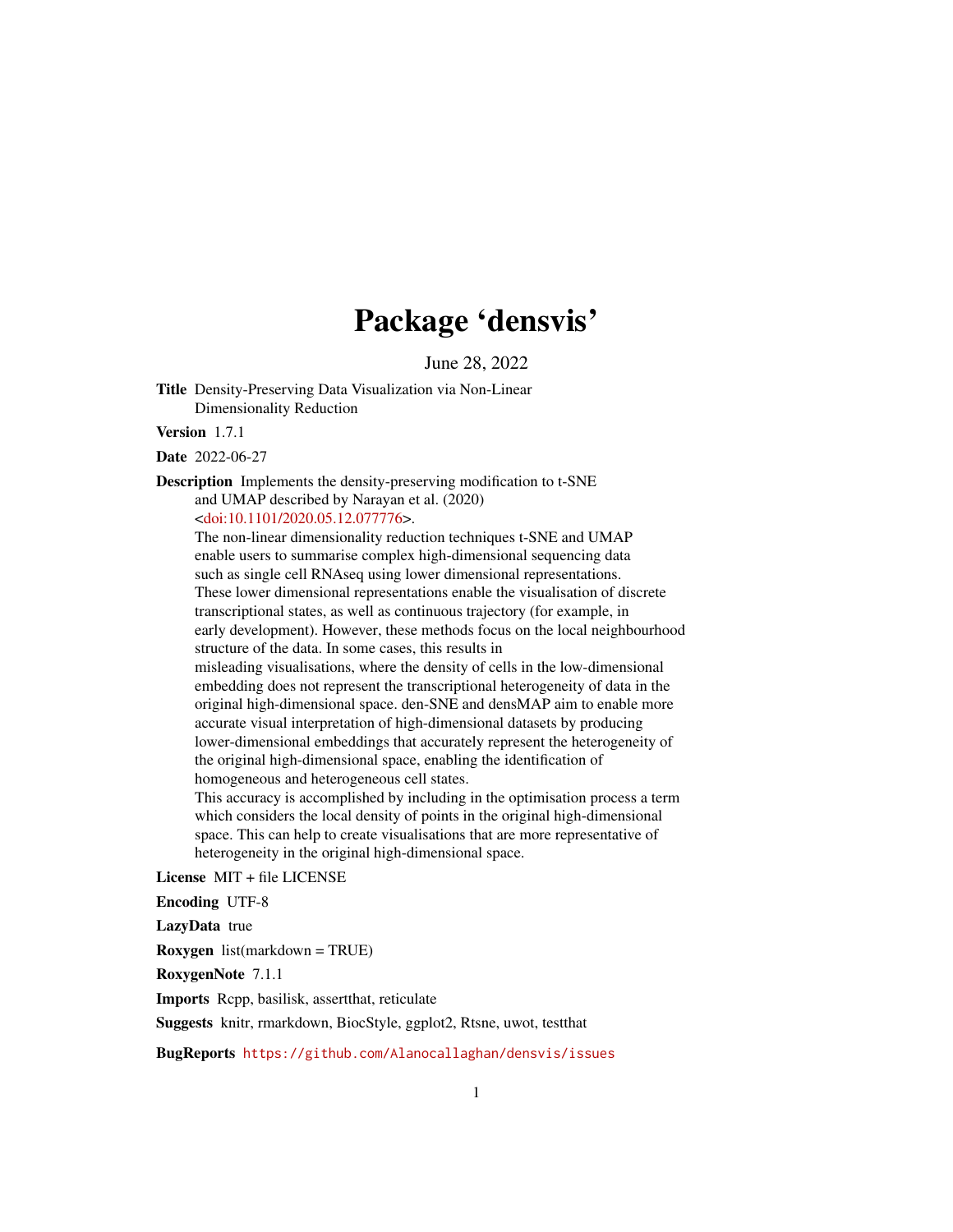<span id="page-1-0"></span>2 densne

LinkingTo Rcpp

```
biocViews DimensionReduction, Visualization, Software, SingleCell,
```
Sequencing

#### VignetteBuilder knitr

StagedInstall no

git\_url https://git.bioconductor.org/packages/densvis

git\_branch master

git\_last\_commit e2c26de

git\_last\_commit\_date 2022-06-27

Date/Publication 2022-06-28

Author Alan O'Callaghan [aut, cre], Ashwinn Narayan [aut], Hyunghoon Cho [aut]

Maintainer Alan O'Callaghan <alan.ocallaghan@outlook.com>

## R topics documented:

| Index |  |  |  |  |  |  |  |  |  |  |  |  |  |  |  |  |  |  |  |  |  |  |  |  |
|-------|--|--|--|--|--|--|--|--|--|--|--|--|--|--|--|--|--|--|--|--|--|--|--|--|
|       |  |  |  |  |  |  |  |  |  |  |  |  |  |  |  |  |  |  |  |  |  |  |  |  |
|       |  |  |  |  |  |  |  |  |  |  |  |  |  |  |  |  |  |  |  |  |  |  |  |  |

densne *Density-preserving t-SNE*

#### Description

Density-preserving t-SNE

#### Usage

```
densne(
  X,
  dims = 2,
 perplexity = 50,
  theta = 0.5,
  verbose = getOption("verbose", FALSE),
 max\_iter = 1000,
 Y_{init} = NULL,
  stop_lying_iter = if (is.null(Y_init)) 250L else 0L,
 mom_switch_iter = if (is.null(Y_init)) 250L else 0L,
 momentum = 0.5,
  final_momentum = 0.8,
  eta = 200,
```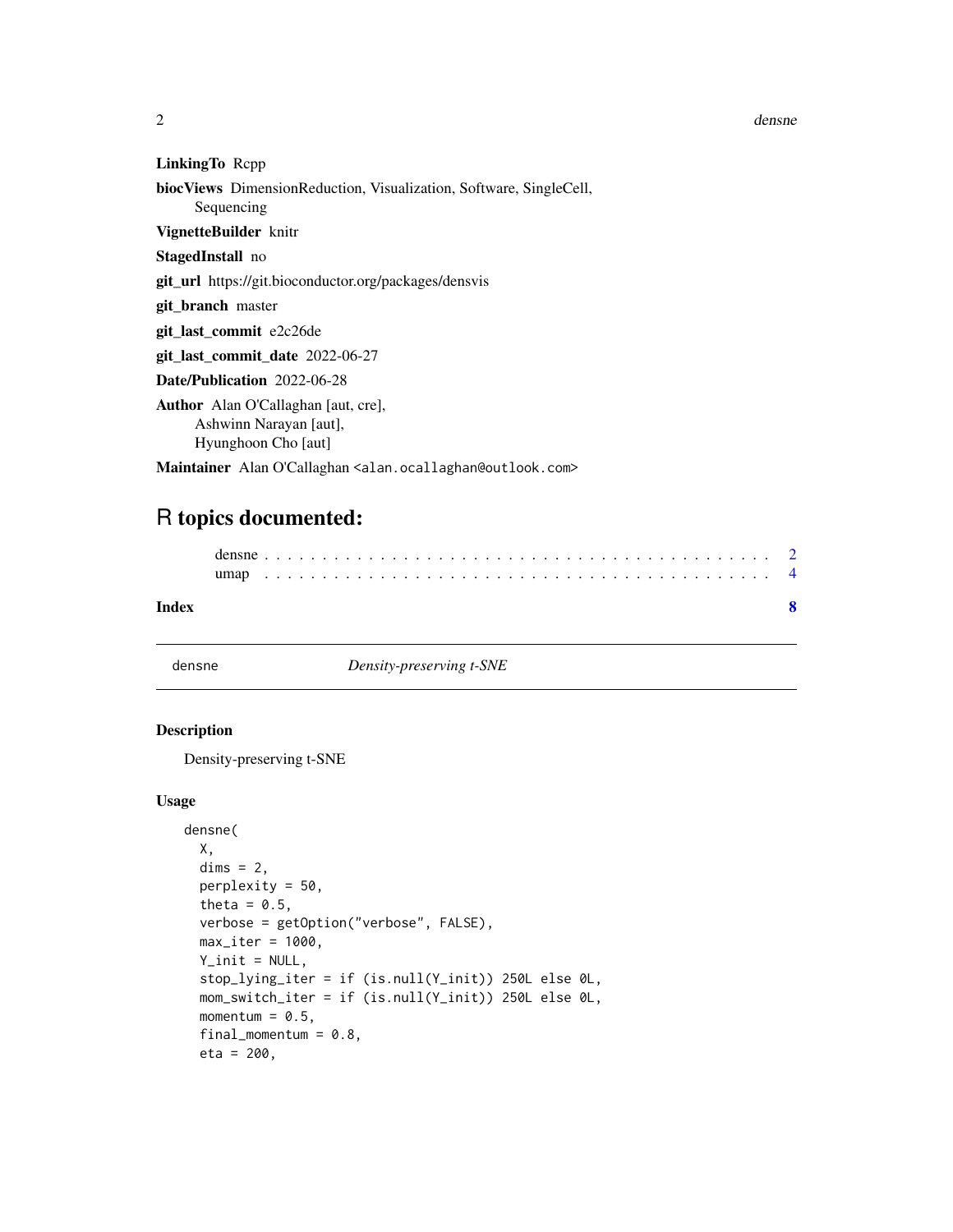#### <span id="page-2-0"></span>densne 3

```
exaggeration_factor = 12,
 dens_frac = 0.3,
 dens\_lambda = 0.1,
 num_threads = 1,
 normalize = TRUE
)
```
#### Arguments

| X                      | Input data matrix.                                                                                                                                                                                                                             |
|------------------------|------------------------------------------------------------------------------------------------------------------------------------------------------------------------------------------------------------------------------------------------|
| dims                   | Integer output dimensionality.                                                                                                                                                                                                                 |
| perplexity             | Perplexity parameter (should not be bigger than $3 *$ perplexity < nrow(X) - 1).                                                                                                                                                               |
| theta                  | Speed/accuracy trade-off (increase for less accuracy), set to 0.0 for exact TSNE                                                                                                                                                               |
| verbose                | Logical; Whether progress updates should be printed                                                                                                                                                                                            |
| $max$ <sub>_iter</sub> | integer; Number of iterations                                                                                                                                                                                                                  |
| Y_init                 | matrix; Initial locations of the objects. If NULL, random initialization will be<br>used                                                                                                                                                       |
| stop_lying_iter        |                                                                                                                                                                                                                                                |
|                        | integer; Iteration after which the perplexities are no longer exaggerated                                                                                                                                                                      |
| mom_switch_iter        |                                                                                                                                                                                                                                                |
|                        | integer; Iteration after which the final momentum is used                                                                                                                                                                                      |
| momentum               | numeric; Momentum used in the first part of the optimization                                                                                                                                                                                   |
|                        | final_momentum numeric; Momentum used in the final part of the optimization                                                                                                                                                                    |
| eta                    | numeric; Learning rate                                                                                                                                                                                                                         |
| exaggeration_factor    |                                                                                                                                                                                                                                                |
|                        | numeric; Exaggeration factor used to multiply the affinities matrix P in the first<br>part of the optimization                                                                                                                                 |
| dens_frac              | numeric; fraction of the iterations for which the full objective function (includ-<br>ing the density-preserving term) is used. For the first 1 - dens_frac fraction of<br>the iterations, only the original t-SNE objective function is used. |
| dens_lambda            | numeric; the relative importance of the density-preservation term compared to<br>the original t-SNE objective function.                                                                                                                        |
| num_threads            | Number of threads to be used for parallelisation.                                                                                                                                                                                              |
| normalize              | logical; Should data be normalized internally prior to distance calculations with<br>normalize_input?                                                                                                                                          |

#### Value

A numeric matrix corresponding to the t-SNE embedding

#### References

Density-Preserving Data Visualization Unveils Dynamic Patterns of Single-Cell Transcriptomic Variability Ashwin Narayan, Bonnie Berger, Hyunghoon Cho; bioRxiv (2020) [doi:10.1101/2020.](doi:10.1101/2020.05.12.077776) [05.12.077776](doi:10.1101/2020.05.12.077776)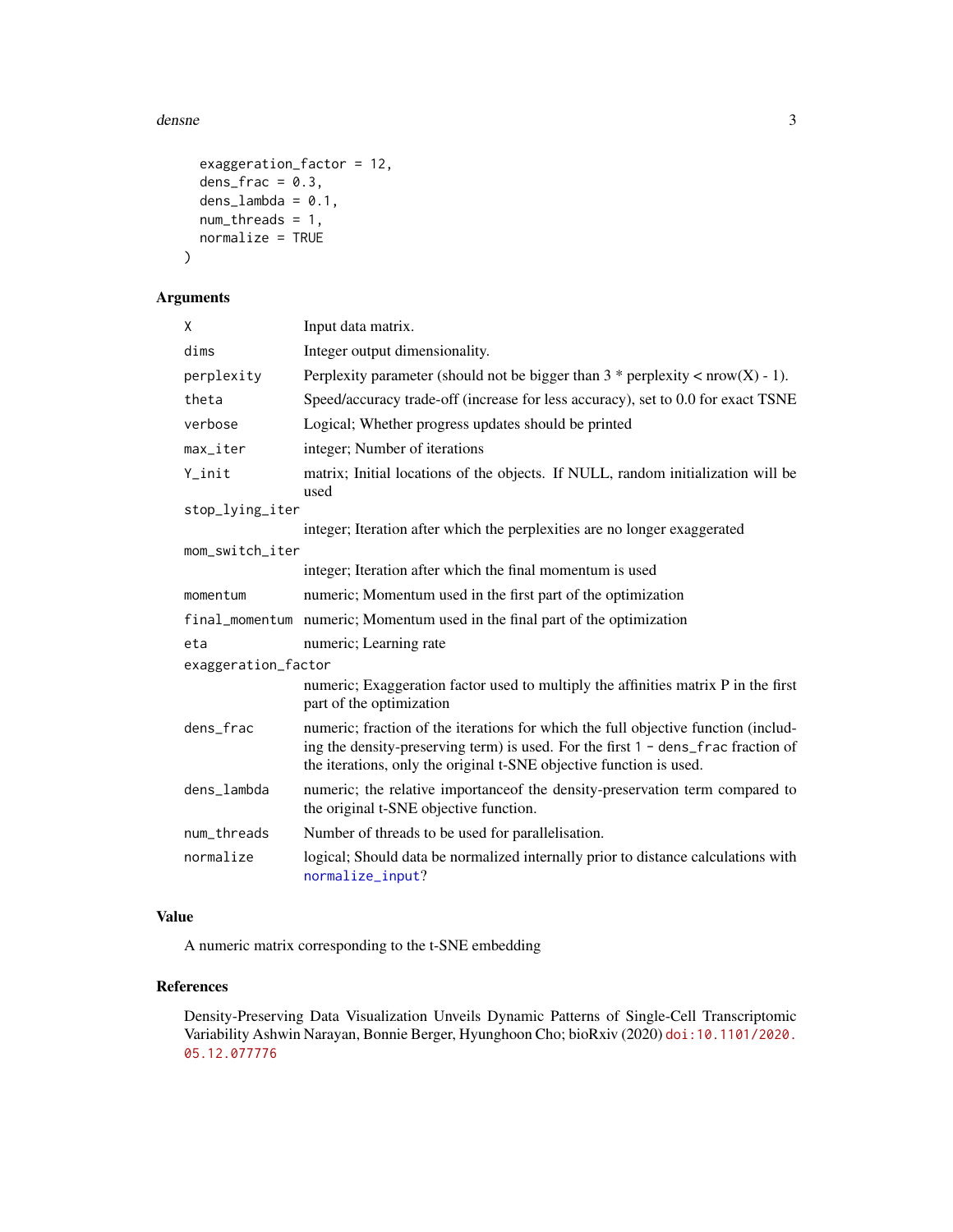4 umap and the contract of the contract of the contract of the contract of the contract of the contract of the contract of the contract of the contract of the contract of the contract of the contract of the contract of the

#### Examples

```
x \le - matrix(rnorm(1e3), nrow = 100)
d \leq densne(x, perplexity = 5)
plot(d)
```
umap *Density-preserving and other implementations of UMAP*

#### Description

Density-preserving and other implementations of UMAP

#### Usage

```
umap(
 x,
 n_components = 2L,
 dens_frac = 0.3,
  dens\_lambda = 0.1,
  dens_var_shift = 0.1,
 n_neighbors = 30L,
 metric = "euclidean",
  densmap = FALSE,
  n_epochs = 750L,
  learning_rate = 1,
  init = c("spectral", "random"),Y\_init = NULL,min\_dist = 0.1,
  spread = 1,
  low_memory = FALSE,
  set_op_mix_ratio = 1,
  local_connectivity = 1L,
  repulsion_strength = 1,
  negative_sample_rate = 5L,
  transform_queue_size = 4,
  random_state = NULL,
  angular_rp_forest = FALSE,
  target_n_neighbors = -1,
  target\_weight = 0.5,
  disconnection_distance = NULL
)
```
densmap(...)

<span id="page-3-0"></span>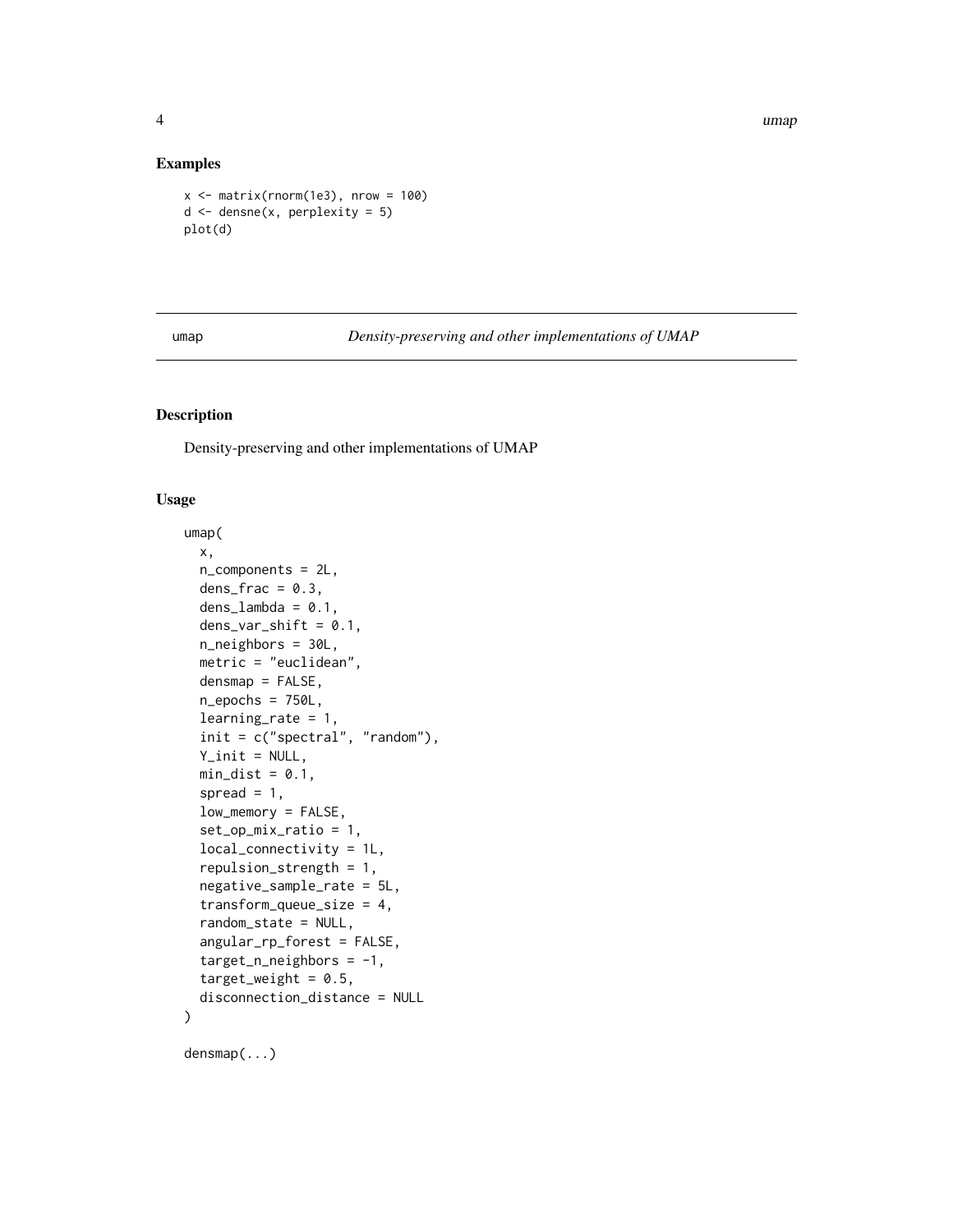#### umap 5

### Arguments

| х            | A numeric matrix or matrix-like object.                                                                                                                                                                                                                                                                    |
|--------------|------------------------------------------------------------------------------------------------------------------------------------------------------------------------------------------------------------------------------------------------------------------------------------------------------------|
| n_components | The dimension of the space to embed into. This defaults to 2 to provide easy<br>visualization, but can reasonably be set to any integer value in the range 2 to<br>100.                                                                                                                                    |
| dens_frac    | numeric; fraction of the iterations for which the full objective function (includ-<br>ing the density-preserving term) is used. For the first 1 - dens_frac fraction<br>of the iterations, only the original t-SNE objective function is used. Only takes<br>effect when densmap=TRUE.                     |
| dens_lambda  | numeric; the relative importance of the density-preservation term compared to<br>the original t-SNE objective function. Only takes effect when densmap=TRUE.                                                                                                                                               |
|              | dens_var_shift Regularization term added to the variance of embedding local radius for stability<br>(float, non-negative); default 0.1. Only takes effect when densmap=TRUE.                                                                                                                               |
| n_neighbors  | The size of local neighborhood (in terms of number of neighboring sample<br>points) used for manifold approximation. Larger values result in more global<br>views of the manifold, while smaller values result in more local data being pre-<br>served. In general values should be in the range 2 to 100. |
| metric       | The metric to use to compute distances in high dimensional space. If a string is<br>passed it must match one of:                                                                                                                                                                                           |
|              | • "euclidean"                                                                                                                                                                                                                                                                                              |
|              | • "manhattan"                                                                                                                                                                                                                                                                                              |
|              | • "chebyshev"                                                                                                                                                                                                                                                                                              |
|              | · "minkowski"                                                                                                                                                                                                                                                                                              |
|              | • "canberra"                                                                                                                                                                                                                                                                                               |
|              | • "braycurtis"                                                                                                                                                                                                                                                                                             |
|              | • "mahalanobis"                                                                                                                                                                                                                                                                                            |
|              | • "wminkowski"                                                                                                                                                                                                                                                                                             |
|              | · "seuclidean"                                                                                                                                                                                                                                                                                             |
|              | • "cosine"                                                                                                                                                                                                                                                                                                 |
|              | • "correlation"                                                                                                                                                                                                                                                                                            |
|              | • "haversine"                                                                                                                                                                                                                                                                                              |
|              | • "hamming"                                                                                                                                                                                                                                                                                                |
|              | • "jaccard"                                                                                                                                                                                                                                                                                                |
|              | $\bullet$ "dice"                                                                                                                                                                                                                                                                                           |
|              | • "russelrao"                                                                                                                                                                                                                                                                                              |
|              | · "kulsinski"                                                                                                                                                                                                                                                                                              |
|              | • "rogerstanimoto"                                                                                                                                                                                                                                                                                         |
|              | · "sokalmichener"                                                                                                                                                                                                                                                                                          |
|              | • "sokalsneath"                                                                                                                                                                                                                                                                                            |
|              | • "yule"                                                                                                                                                                                                                                                                                                   |
| densmap      | For umap, control whether the density-preserving UMAP algorithm described<br>by Narayan et al. is used.                                                                                                                                                                                                    |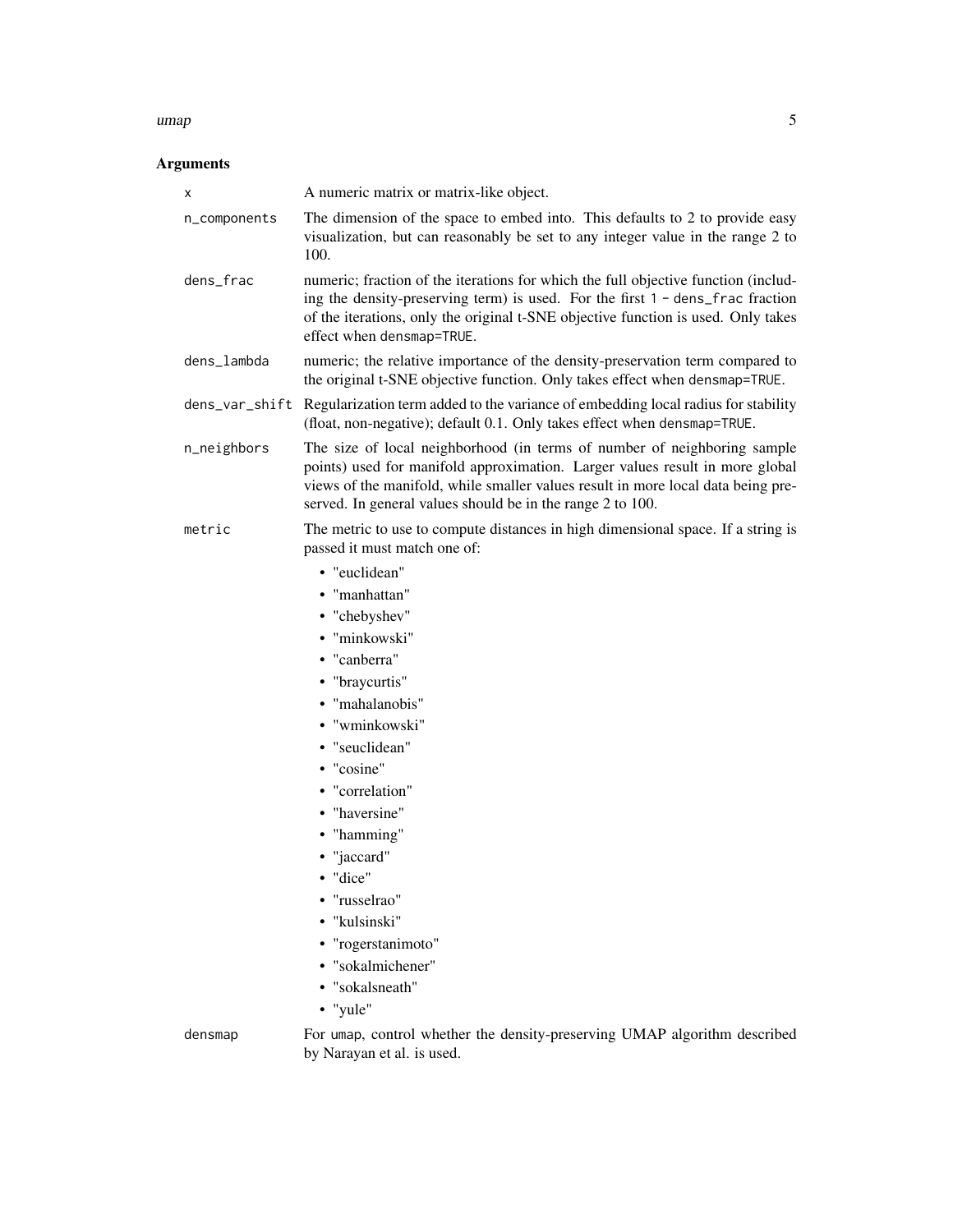| n_epochs             | The number of training epochs to be used in optimizing the low dimensional<br>embedding. Larger values result in more accurate embeddings. If None is spec-<br>ified a value will be selected based on the size of the input dataset (200 for large<br>datasets, 500 for small). a valid predefined metric.                                                                                             |
|----------------------|---------------------------------------------------------------------------------------------------------------------------------------------------------------------------------------------------------------------------------------------------------------------------------------------------------------------------------------------------------------------------------------------------------|
| learning_rate        | The initial learning rate for the embedding optimization.                                                                                                                                                                                                                                                                                                                                               |
| init                 | How to initialize the low dimensional embedding. Valid options:                                                                                                                                                                                                                                                                                                                                         |
|                      | • "spectral": use a spectral embedding of the fuzzy 1-skeleton                                                                                                                                                                                                                                                                                                                                          |
|                      | • "random": assign initial embedding positions at random.                                                                                                                                                                                                                                                                                                                                               |
| Y_init               | Numeric matrix specifying the initial locations of the objects in the embedding.<br>If NULL, random or spectral initialization will be used, controlled by the init<br>argument.                                                                                                                                                                                                                        |
| min_dist             | The effective minimum distance between embedded points. Smaller values will<br>result in a more clustered/clumped embedding where nearby points on the man-<br>ifold are drawn closer together, while larger values will result on a more even<br>dispersal of points. The value should be set relative to the spread value, which<br>determines the scale at which embedded points will be spread out. |
| spread               | The effective scale of embedded points. In combination with min_dist this de-<br>termines how clustered/clumped the embedded points are.                                                                                                                                                                                                                                                                |
| low_memory           | For some datasets the nearest neighbor computation can consume a lot of mem-<br>ory. If you find that UMAP is failing due to memory constraints consider setting<br>this option to True. This approach is more computationally expensive, but avoids<br>excessive memory use.                                                                                                                           |
| set_op_mix_ratio     |                                                                                                                                                                                                                                                                                                                                                                                                         |
|                      | Interpolate between (fuzzy) union and intersection as the set operation used to<br>combine local fuzzy simplicial sets to obtain a global fuzzy simplicial sets. Both<br>fuzzy set operations use the product t-norm. The value of this parameter should<br>be between 0.0 and 1.0; a value of 1.0 will use a pure fuzzy union, while 0.0 will<br>use a pure fuzzy intersection.                        |
| local_connectivity   |                                                                                                                                                                                                                                                                                                                                                                                                         |
|                      | The local connectivity required $-$ i.e. the number of nearest neighbors that<br>should be assumed to be connected at a local level. The higher this value the<br>more connected the manifold becomes locally. In practice this should be not<br>more than the local intrinsic dimension of the manifold.                                                                                               |
| repulsion_strength   |                                                                                                                                                                                                                                                                                                                                                                                                         |
|                      | Weighting applied to negative samples in low dimensional embedding optimiza-<br>tion. Values higher than one will result in greater weight being given to negative<br>samples.                                                                                                                                                                                                                          |
| negative_sample_rate |                                                                                                                                                                                                                                                                                                                                                                                                         |
|                      | The number of negative samples to select per positive sample in the optimization<br>process. Increasing this value will result in greater repulsive force being applied,<br>greater optimization cost, but slightly more accuracy.                                                                                                                                                                      |
| transform_queue_size |                                                                                                                                                                                                                                                                                                                                                                                                         |
|                      | For transform operations (embedding new points using a trained model_this<br>will control how aggressively to search for nearest neighbors. Larger values will<br>result in slower performance but more accurate nearest neighbor evaluation.                                                                                                                                                           |
|                      |                                                                                                                                                                                                                                                                                                                                                                                                         |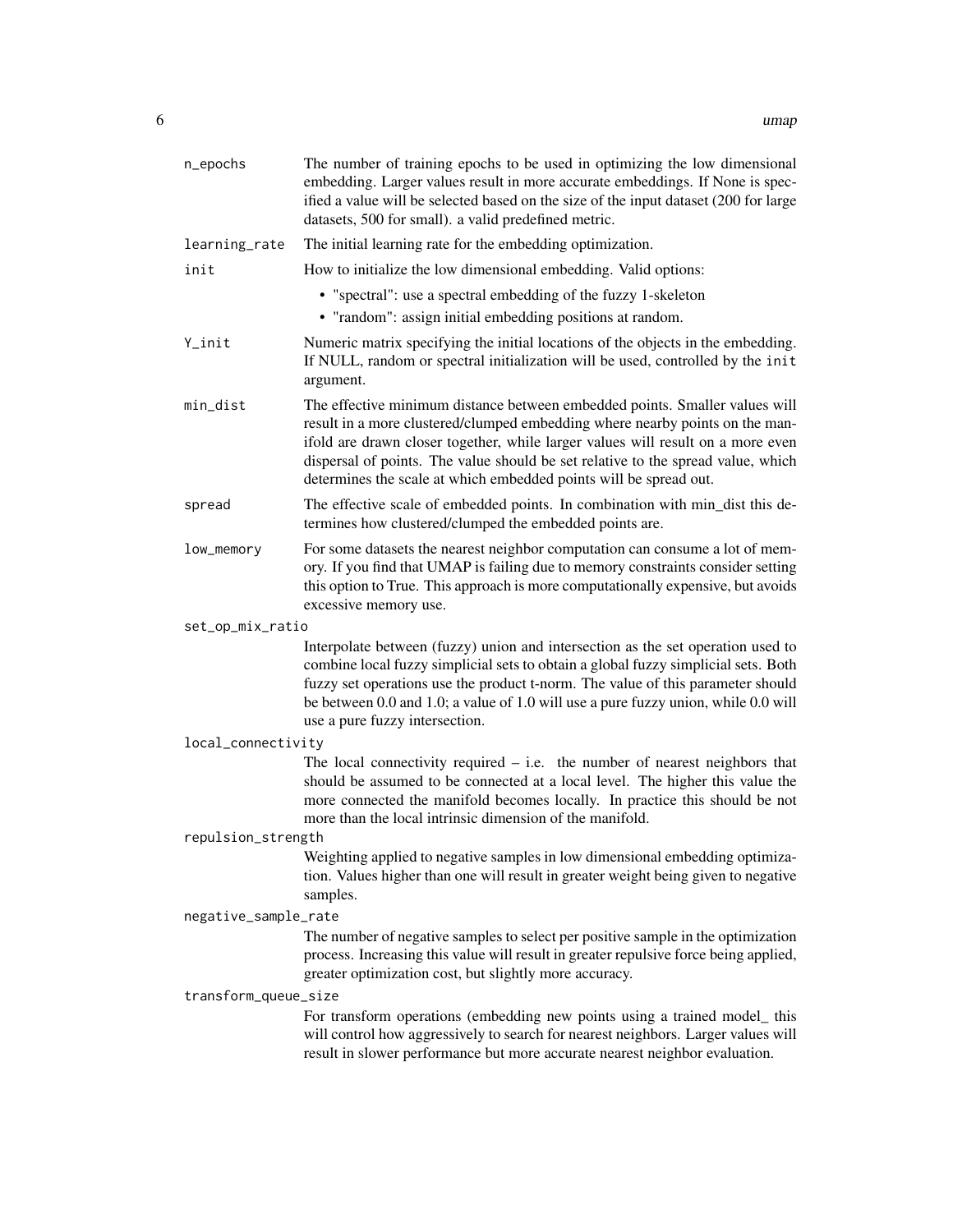#### umap 2008 and 2008 and 2008 and 2008 and 2008 and 2008 and 2008 and 2008 and 2008 and 2008 and 2008 and 2008 a

random\_state The seed used by the random number generator.

```
angular_rp_forest
```
Whether to use an angular random projection forest to initialise the approximate nearest neighbor search. This can be faster, but is mostly on useful for metric that use an angular style distance such as cosine, correlation etc. In the case of those metrics angular forests will be chosen automatically.

#### target\_n\_neighbors

The number of nearest neighbors to use to construct the target simplcial set. If set to -1 use the n\_neighbors value.

target\_weight Weighting factor between data topology and target topology. A value of 0.0 weights entirely on data, a value of 1.0 weights entirely on target. The default of 0.5 balances the weighting equally between data and target.

#### disconnection\_distance

Numeric scalar. If specified, UMAP will disconnect any vertices of distance greater than or equal to disconnection\_distance when approximating the manifold via our k-nn graph. This is particularly useful in the case that you have a bounded metric. The UMAP assumption that we have a connected manifold can be problematic when you have points that are maximally different from all the rest of your data. The connected manifold assumption will make such points have perfect similarity to a random set of other points. Too many such points will artificially connect your space.

... Passed from densmap to umap.

#### Value

A numeric matrix

#### References

Density-Preserving Data Visualization Unveils Dynamic Patterns of Single-Cell Transcriptomic Variability Ashwin Narayan, Bonnie Berger, Hyunghoon Cho; bioRxiv (2020) [doi:10.1101/2020.](doi:10.1101/2020.05.12.077776) [05.12.077776](doi:10.1101/2020.05.12.077776)

#### Examples

```
set.seed(42)
x <- matrix(rnorm(200), ncol=2)
densmap(x)
```